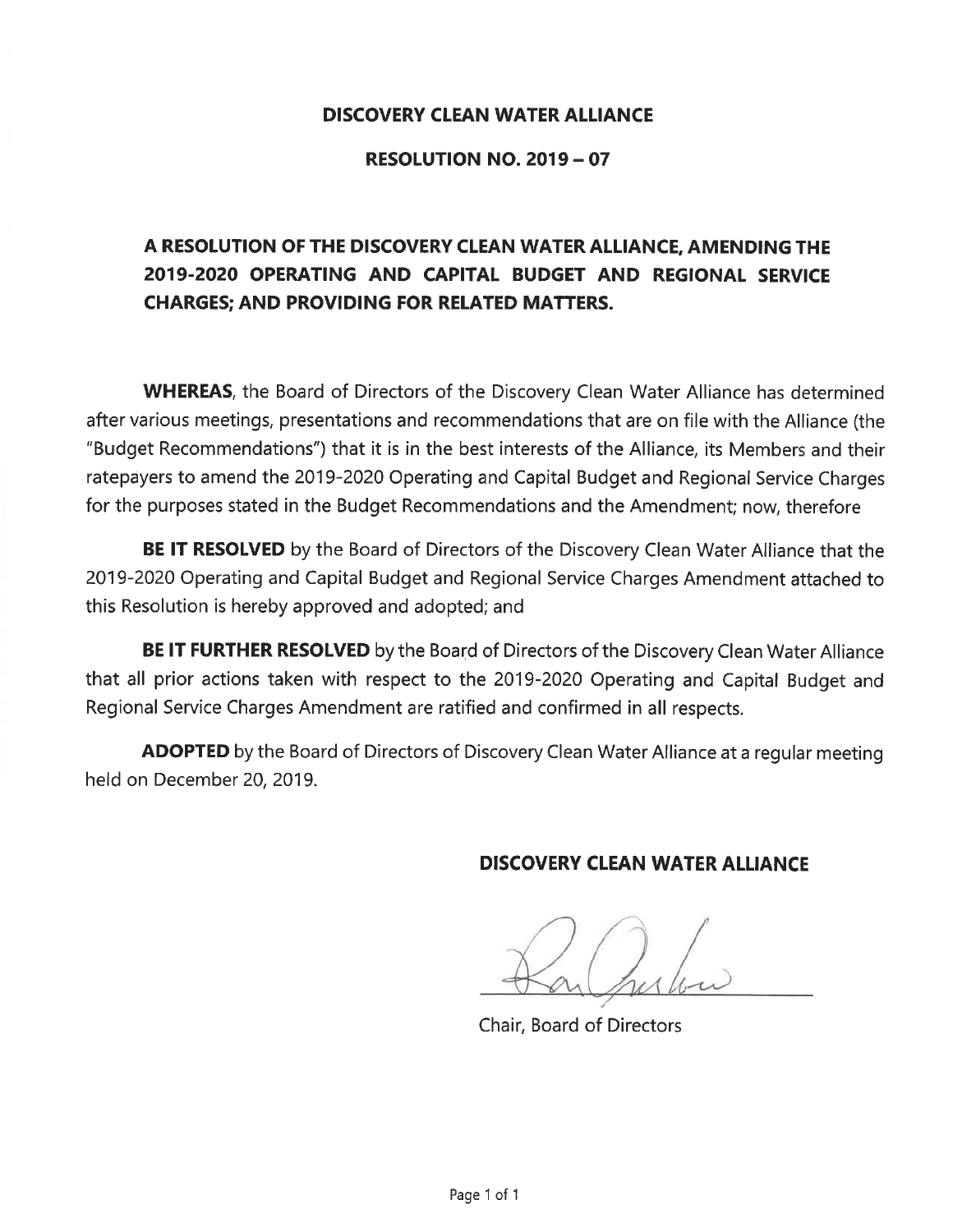

# 2019-2020 Operating and Capital Budget and Regional Service Charges Amendment Summary

|                         | 2019-2020 Operating and Capital Budget and                                                                                                                                                     |                          |                                 |               |                                    |             |       |                 |             |
|-------------------------|------------------------------------------------------------------------------------------------------------------------------------------------------------------------------------------------|--------------------------|---------------------------------|---------------|------------------------------------|-------------|-------|-----------------|-------------|
|                         | <b>Regional Service Charges Amendment Summary</b><br>dget Amendment. Eight Budget Decision Packages (BDPs) are highlighted below                                                               |                          |                                 |               |                                    |             |       |                 |             |
|                         | tailed further in the BDP Summary that follows) with the impact of each on final USES<br>erating/capital) and final SOURCES (reserves/new debt/RSCs) of the amended biennial<br>dget for 2020. |                          |                                 |               |                                    |             |       |                 |             |
|                         |                                                                                                                                                                                                |                          | <b>CHANGE TO USES (\$1000s)</b> |               | <b>CHANGE TO SOURCES (\$1000s)</b> |             |       |                 |             |
| <b>BDP</b>              |                                                                                                                                                                                                |                          | ADOPTED AMENDED                 | \$            |                                    | <b>NEW</b>  |       | <b>DISTRICT</b> | BG          |
| #                       | <b>DESCRIPTION</b>                                                                                                                                                                             | <b>BUDGET</b>            | <b>BUDGET</b>                   | <b>CHANGE</b> | <b>RESERVES</b>                    | <b>DEBT</b> |       | <b>RSCs</b>     | <b>RSCs</b> |
|                         | <b>Operating budget</b>                                                                                                                                                                        |                          |                                 |               |                                    |             |       |                 |             |
|                         | <b>Admin services - District</b>                                                                                                                                                               | $$2,311$ \$              | $2,311$ \$                      |               |                                    |             |       |                 | S -         |
| 1                       | Membership - CfCW                                                                                                                                                                              |                          | 6                               | 6             | 6                                  |             |       |                 |             |
|                         | <b>Contract ops - Clark County</b>                                                                                                                                                             | 8,439                    | 8,439                           |               |                                    |             |       |                 |             |
| $\mathbf{2}$            | SCTP digester cleaning                                                                                                                                                                         |                          | 200                             | 200           | 200                                |             |       |                 |             |
| 3                       | No BGFM/SCI/KI ops                                                                                                                                                                             | $\overline{\phantom{a}}$ | (47)                            | (47)          | (47)                               |             |       |                 |             |
|                         | <b>Contract ops - District</b>                                                                                                                                                                 | 1,505                    | 1,505                           |               |                                    |             |       |                 |             |
| 3                       | BGFM/SCI/KI ops                                                                                                                                                                                |                          | 105                             | 105           | 105                                |             |       |                 |             |
|                         | <b>Total operating budget</b>                                                                                                                                                                  | $$12,255$ \$             | $12,519$ \$                     | $264$ \$      | 264                                | S           |       | \$.             | \$ -        |
|                         | <b>Capital budget</b>                                                                                                                                                                          |                          |                                 |               |                                    |             |       |                 |             |
|                         | <b>Existing assets R&amp;R</b>                                                                                                                                                                 | $$2,504$ \$              | $2,504$ \$                      |               | \$                                 |             |       |                 | s -         |
| 4                       | R&R program                                                                                                                                                                                    |                          | 69                              | 69            | 69                                 |             |       |                 |             |
|                         | Debt service                                                                                                                                                                                   | 8,921                    | 8,921                           |               |                                    |             |       |                 |             |
| 5a                      | SCTP Phase 5BP1 dbt svc                                                                                                                                                                        | $\sim$                   | (1, 141)                        | (1, 141)      | (1, 141)                           |             |       |                 |             |
|                         | New assets CIP                                                                                                                                                                                 | 17,299                   | 17,299                          |               |                                    |             |       |                 |             |
| 5b                      | SCTP Phase 5A pre-const                                                                                                                                                                        |                          | 328                             | 328           | 328                                |             |       |                 |             |
|                         | SCTP Phase 5BP1 const                                                                                                                                                                          |                          | (5,699)                         | (5,699)       | (863)                              | (4, 836)    |       |                 |             |
| 5c                      | Construction manager                                                                                                                                                                           |                          | (427)                           | (427)         | $\sim$                             |             | (427) |                 |             |
| 6                       |                                                                                                                                                                                                |                          | 200                             | 200           | 200                                |             |       |                 |             |
| $\overline{\mathbf{z}}$ | Land purchase                                                                                                                                                                                  |                          | 50                              | 50            | $50\,$                             |             |       |                 |             |
| 8                       | Phase 5A At-Grade Crossing                                                                                                                                                                     |                          |                                 |               |                                    |             |       |                 |             |
|                         | <b>Total capital budget</b>                                                                                                                                                                    | \$28,724\$               | $22,104$ \$                     | $(6,620)$ \$  | $(1,357)$ \$(5,263) \$ -           |             |       |                 |             |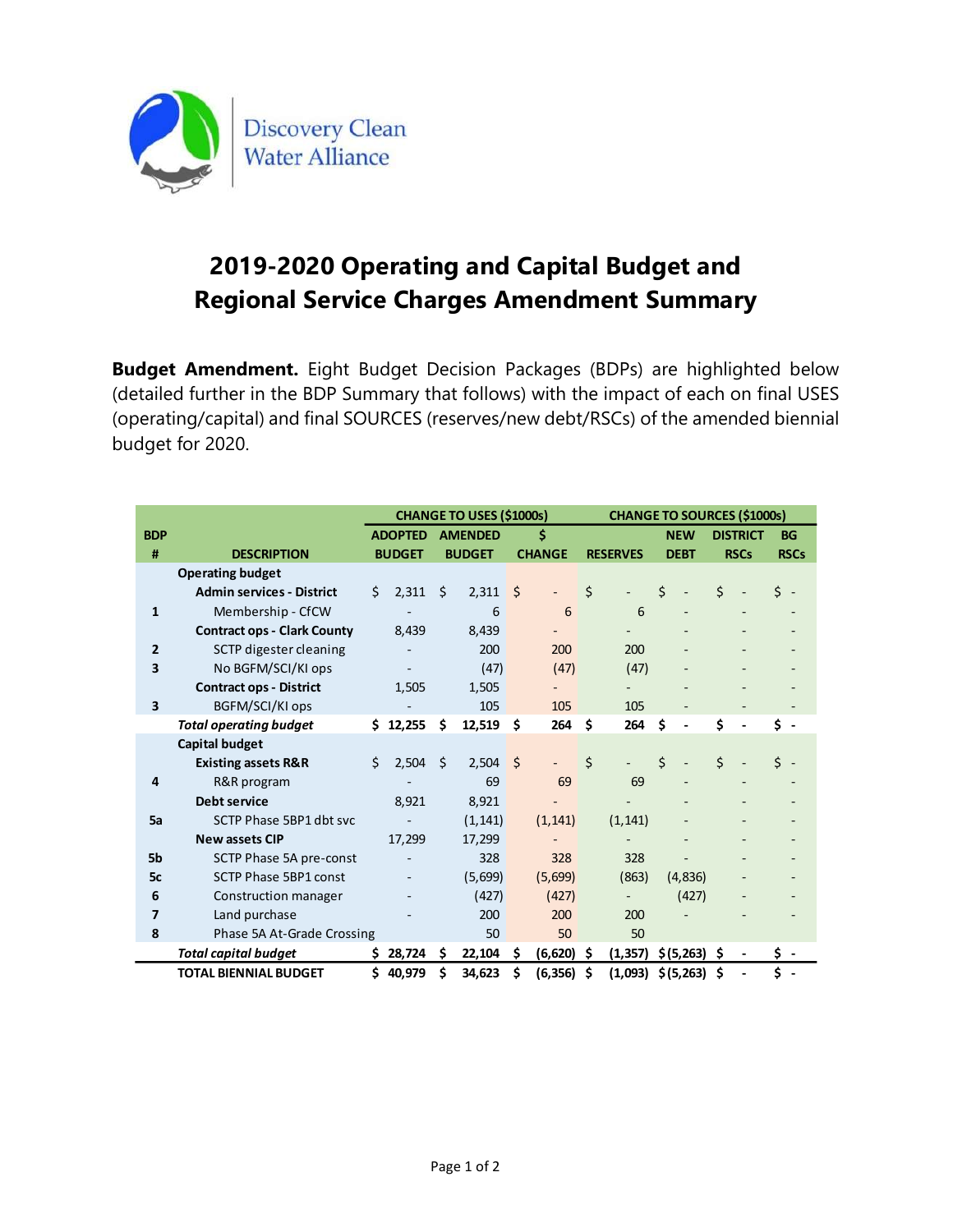**Regional Service Charges (RSCs).** The 2019-2020 budget amendment referred by the Treasurer to the Board for adoption reflects no changes to RSCs billed to the District and Battle Ground for 2020 from 2019.

|                                      | 2019<br><b>Adopted</b><br><b>Budget</b> |      | 2020<br><b>Amended</b><br><b>Budget</b> |    | \$ Change |
|--------------------------------------|-----------------------------------------|------|-----------------------------------------|----|-----------|
| <b>District</b>                      |                                         |      |                                         |    |           |
| Regional Service Charges - Operating | \$<br>392                               | - \$ | 392                                     | -S |           |
| Regional Service Charges - Capital   | 533                                     |      | 533                                     |    |           |
| <b>Monthly District RSCs</b>         | \$<br>925                               | S    | 925                                     | \$ |           |
| <b>Battle Ground</b>                 |                                         |      |                                         |    |           |
| Regional Service Charges - Operating | \$<br>88                                | - \$ | 88                                      | \$ |           |
| Regional Service Charges - Capital   | 173                                     |      | 173                                     |    |           |
| <b>Monthly Battle Ground RSCs</b>    | \$<br>260                               | S    | 260                                     | \$ |           |
| <b>Total Monthly RSCs</b>            | \$<br>1.185                             | S    | 1.185                                   | \$ |           |

**Reserve Fund Balance Impacts – RSCs remaining the same.** With no changes to RSCs referred by the Treasurer, reserves in two funds will be used to fund additional expenditures (O&M and R&R) while reserves in two other funds will grow (debt service and CIP). Net reserves will increase \$1.093 million, helping offset a significant increase in RSCs forecast beginning 2021 to fund the SCTP Phase 5A project, a new SCTP outfall to the Columbia River. In addition, these project costs will have to be paid for up front by the Alliance and then reimbursed from PWB loan proceeds after the fact. Additional capital reserves will help buffer these cash fluctuations.

| <b>BDP</b>     |                                   |                | Reserves Balance Impacts by Fund (\$1000s) |      |            |              |
|----------------|-----------------------------------|----------------|--------------------------------------------|------|------------|--------------|
| #              | <b>DESCRIPTION</b>                | <b>0&amp;M</b> | <b>Debt service</b>                        | R&R  | <b>CIP</b> | <b>TOTAL</b> |
| 1              | Membership-CfCW                   | \$<br>(6)      |                                            |      |            | \$<br>(6)    |
| $\overline{2}$ | Digester cleaning                 | (200)          |                                            |      |            | (200)        |
| 3              | <b>BGFM/SCI/KI ops</b>            | (58)           |                                            |      |            | (58)         |
| 4              | R&R program                       |                |                                            | (69) |            | (69)         |
| 5              | Dbt svc; Ph 5A, 5BP1              |                | 1,141                                      |      | 535        | 1,676        |
| 6              | Construction mgr                  |                |                                            |      |            |              |
| 6              | Land purchase                     |                |                                            |      | (200)      | (200)        |
| 8              | <b>Phase 5A At-Grade Crossing</b> |                |                                            |      | (50)       | (50)         |
|                | <b>GRAND TOTAL</b>                | \$<br>(264)    | 1.141                                      | (69) | 285        | 1,093        |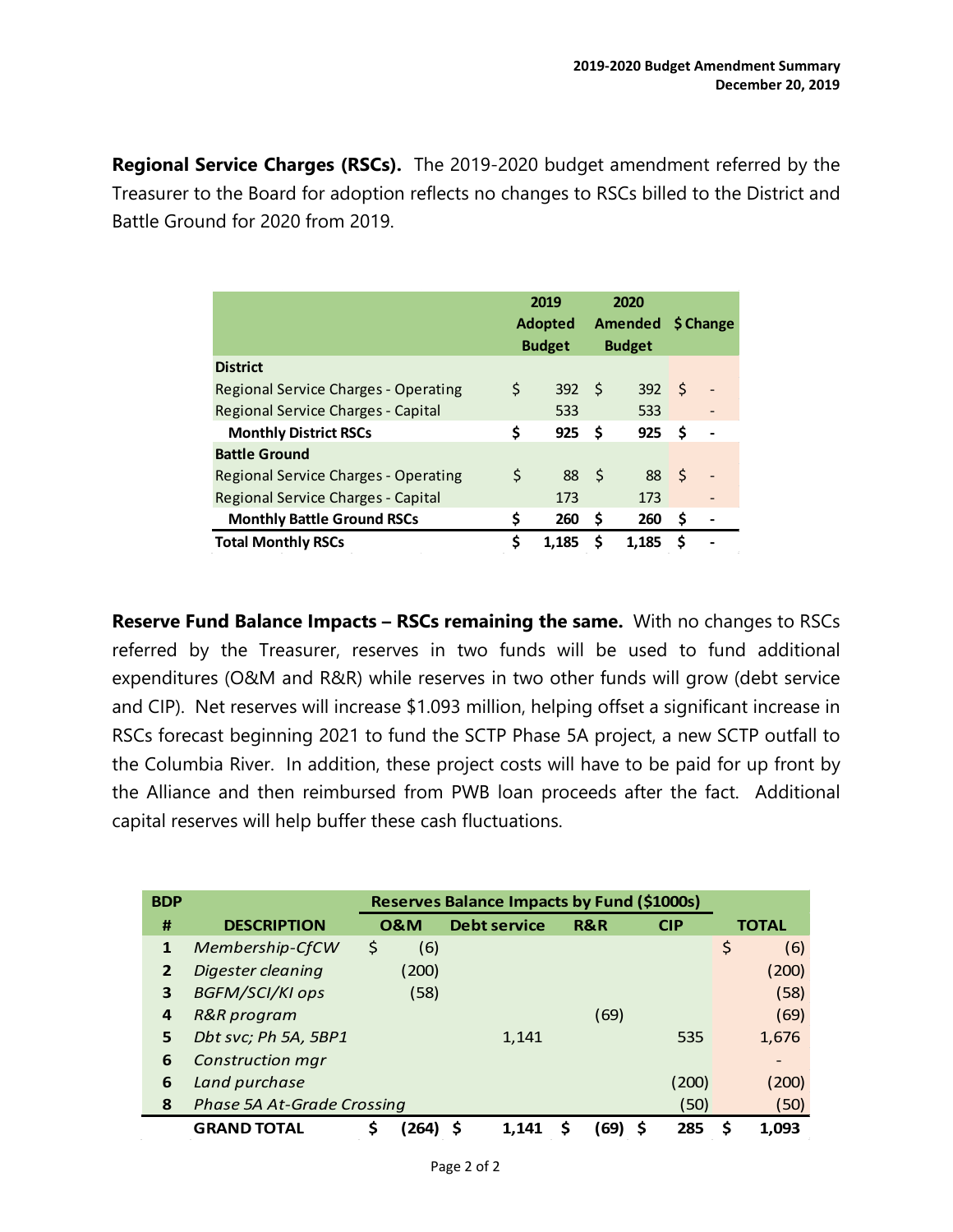

# **2019-2020 Operating and Capital Budget and Regional Service Charges Amendment**

# **BUDGET DECISION PACKAGES (BDP) SUMMARY**

# **2020 OPERATING AND MAINTENANCE BUDGET**

## **Administrative Services**

## **BDP #1. Memberships**

The Alliance is budgeting to join the Coalition for Clean Water, an informational organization formed by interlocal agreement, which interacts with citizens and local, regional, state and federal agencies regarding preservation and improvement of water quality, reduction of pollution, and the planning and financing of necessary facilities.

a. Memberships  $$6,000$ Total expenditure increase: \$6,000

The total administrative service expense increase will be funded from existing O&M reserves.

# **Contract Operator – Clark County**

# **BDP #2. Salmon Creek Wastewater Management System (SCWMS)**

The County has requested an increase in O&M expenditure authorization for addition costs that will be incurred in 2020 for cleaning a digester. Cost estimates have been significantly higher (\$350,000) than originally budgeted (\$150,000) and may include some additional scope of work.

| a. Services and Supplies – Digester cleaning increase |           |  |  |
|-------------------------------------------------------|-----------|--|--|
| Total expenditure increase:                           | \$200,000 |  |  |

The total contract operator expense increase will be funded from existing O&M reserves.

# **Contract Operators – Clark County and District – Transfer Operations of Regional Assets (RA)**

**BDP #3. Battle Ground Force Main (BGFM)/Salmon Creek Interceptor (SCI)/Klineline Interceptor (KI).** The District is proposing to operate the Battle Ground Force Main, Salmon Creek Interceptor and Klineline Interceptor beginning January 1, 2020. Clark County is currently the contract operator for these Regional Assets. This request, if approved, will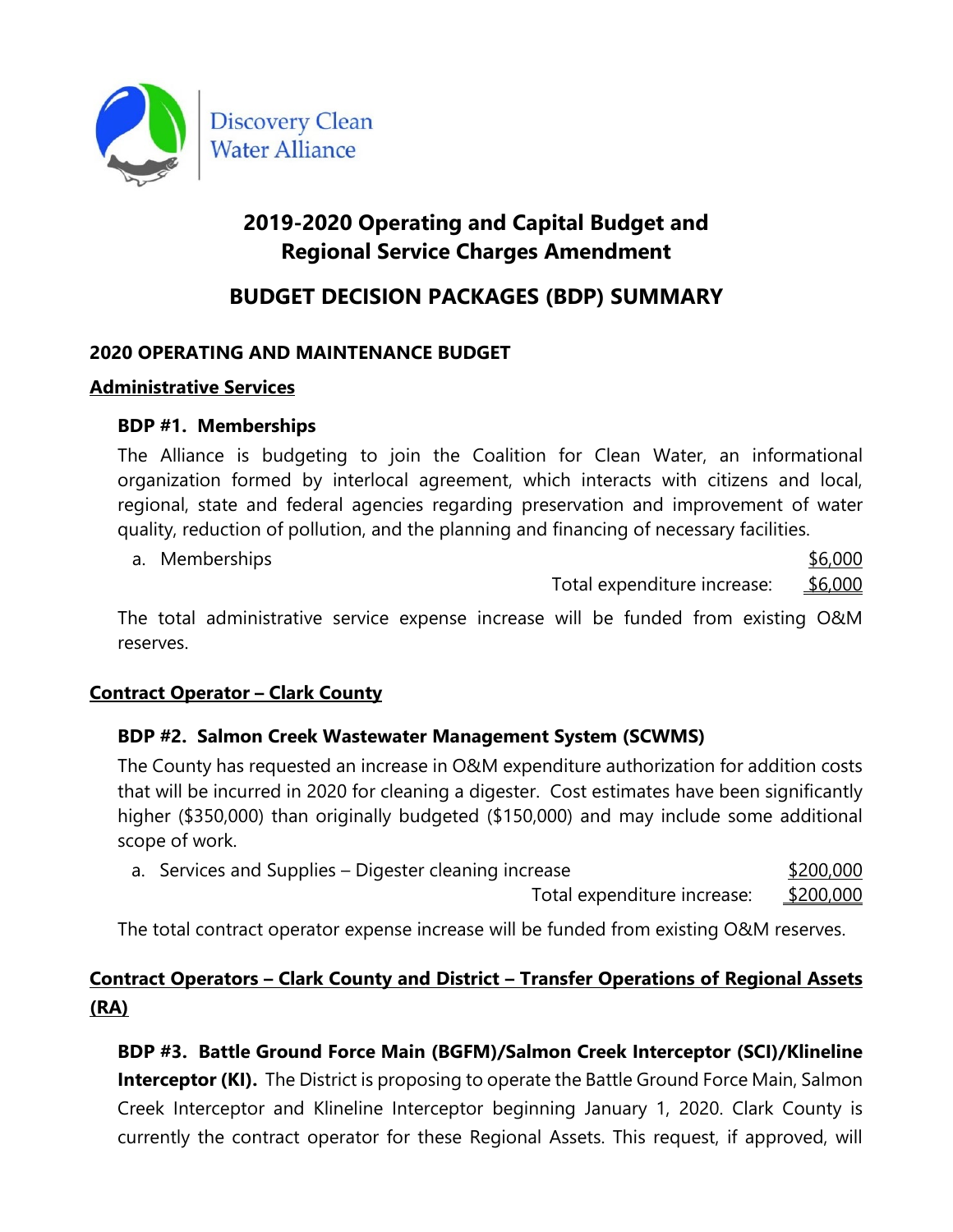redeploy County staff salaries/benefits from operating these three RAs to the Salmon Creek Treatment Plant for project oversight during the Phase 5B Package 1 capital project construction and to manage the additional plant infrastructure after construction is completed. Additionally, it will provide the necessary resources for the District to operate these RAs beginning in January 2020.

The District estimates 0.6 FTE of District staff time to operate these three Regional Assets.

- a. Contract Operator Clark County Supplies/Services/Chemicals  $$47,750$
- b. Contract Operator District Salaries/Supplies/Services/Chemicals 105,450 Net increase (District salaries/benefits) to contract operations: \$57,700

The net contract operator expense increase will be funded from existing O&M reserves.

## **2020 CAPITAL BUDGET**

## **BDP #4. Existing Assets R&R Budget**

Two R&R projects have updated engineer's estimates of cost to complete and one project has additional scope added for completion of the project:

| a. SCTP Biosolids Cake Transfer Screw Replacement             | \$43,000        |
|---------------------------------------------------------------|-----------------|
| b. SCTP Digester Maintenance and Modifications                | 26,000          |
| Net increase to existing asset repair and replacement budget: | <u>\$69,000</u> |

The net R&R budget increase will be funded from existing R&R reserves.

# **BDP #5. New Assets Capital Budget (updated BDP)**

Phase 5A is budgeted to advance pre-construction dollars to continue moving the project forward in 2020. With the Phase 5B project split into two packages and Package 2 resequenced for construction in 2022-2024 (after the Department of Ecology lifting of the impaired waters listing for the Columbia River), the capital work on all of Project 5B will be extended from a three-year to a five-year construction window. As a result, the amended budget reflects a decrease in the amount of capital expenditures (for Package 1 only), a corresponding decrease in debt issuance to fund the work, and a decrease in debt service. Also reflected is obtaining a Public Works Board loan award for construction financing.

| a. Debt Service - SCTP Phase 5B - Resequencing | $-$ \$1,141,000     |
|------------------------------------------------|---------------------|
| b. SCTP Phase 5A – advanced pre-construction   | 328,000             |
| c. SCTP Phase $5B -$ Resequencing              | $-5,699,000$        |
| Net decrease to new assets capital budget:     | <u>-\$6,512,000</u> |

The net CIP budget decrease will fund additional CIP reserves and reduce debt funding needs.